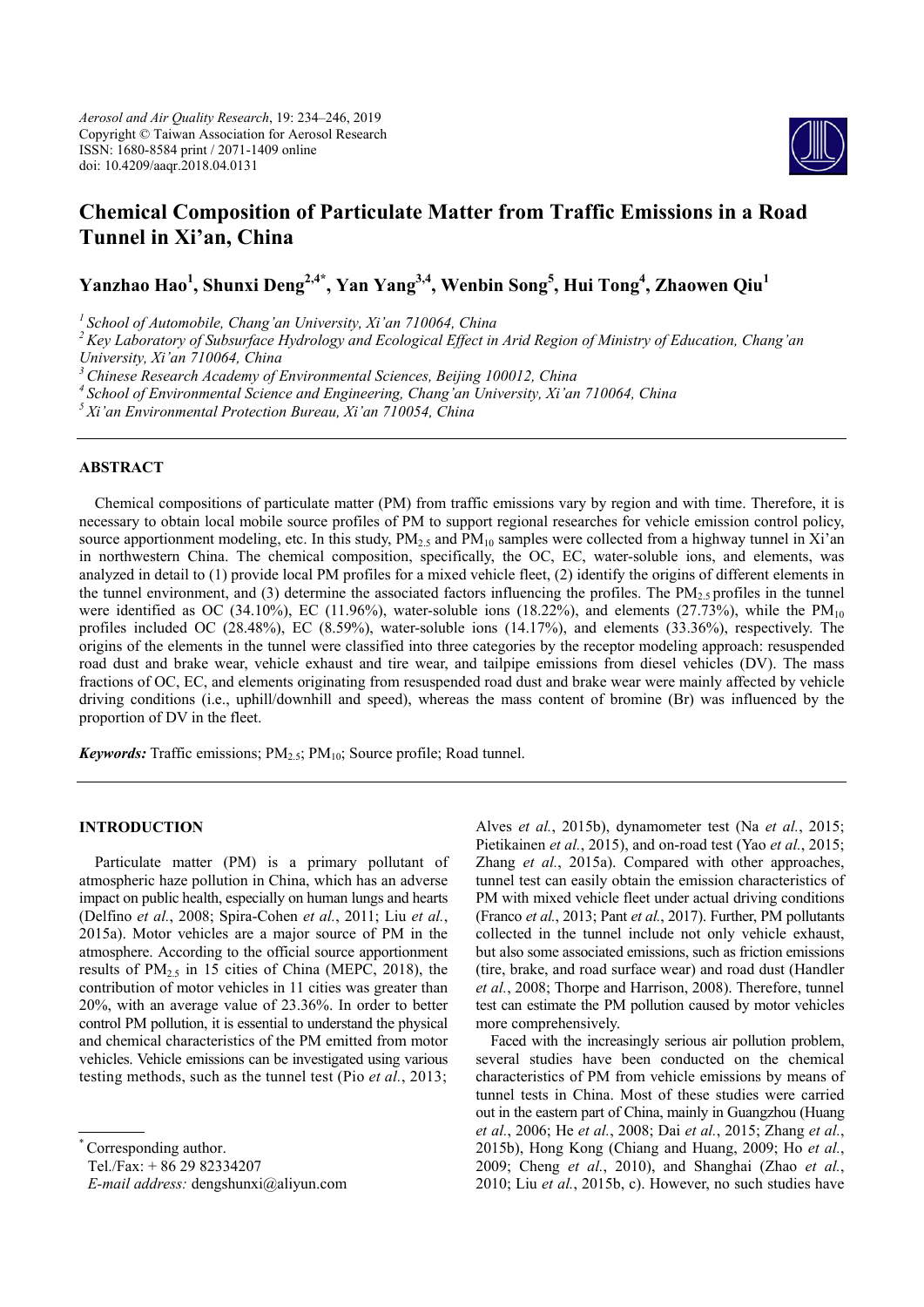been conducted in the western part of China, such as Xi'an, which is the capital of Shaanxi Province (Fig. 1). Xi'an is the largest city in northwestern China, with up to 2.42 million licensed vehicles in 2015. Moreover, vehicle emission was the second largest source of  $PM_{2.5}$  pollution in Xi'an, with contributions of 14.9% and 12.9% in urban and rural areas, respectively (Wang *et al.*, 2015). Considering that each region has its own characteristic vehicular fleet (vehicle type, fuel quality, etc.) and corresponding conditions (transportation infrastructure, driving conditions, etc.) that influence vehicular emissions, it is important to conduct local studies to obtain local emission profiles (Zhang *et al.*, 2015b; Alves *et al.*, 2016).

This study carried out a tunnel experiment in Xi'an, with the following objectives: (1) investigate the chemical characteristics of PM in a typical highway tunnel, and obtain the local mobile source profiles of PM; (2) identify the main sources of each element in PM, such as vehicle exhaust, tire wear, brake wear, and resuspended road dust; and (3) determine the main factors affecting the chemical composition of PM from road traffic. Results from this study will provide necessary data for subsequent studies in northwestern China, such as vehicle emission control policy, source apportionment modeling, and air quality simulation.

# **MATERIALS AND METHODOLOGY**

#### *Sampling Sites*

The sampling experiment was conducted in the Qinling No. 1 Tunnel, which is located in the southwest suburb of Xi'an. There are no significant anthropogenic pollution sources around it, apart from motor vehicles. This highway tunnel has two independent bores (southbound and northbound), each of which has two lanes, as shown in Fig. 1. The southbound bore is 6102 m in length, with an upgrade of +2.58% (uphill); whereas the northbound bore is 6144 m, with a downgrade of –2.58% (downhill). A ventilation shaft was placed at 1657 m from the entrance of the northbound bore, which was ventilated naturally during the test. There were four sampling sites in the southbound bore, with three sampling sites in the northbound bore (Fig. 1). More details of the sampling sites are summarized in Section A1 in the supplementary material. The samplers were placed in the emergency parking areas at a distance of 3 m from the nearside lane. This experiment was performed for several purposes, such as determining gas pollution (e.g., CO,  $NO<sub>x</sub>$ ,  $SO<sub>2</sub>$ , and  $O<sub>3</sub>$ ) and visibility in the tunnel, while this study only focused on the chemical composition of the PM.



**Fig. 1.** Location of Qinling No. 1 Tunnel and its sketch map.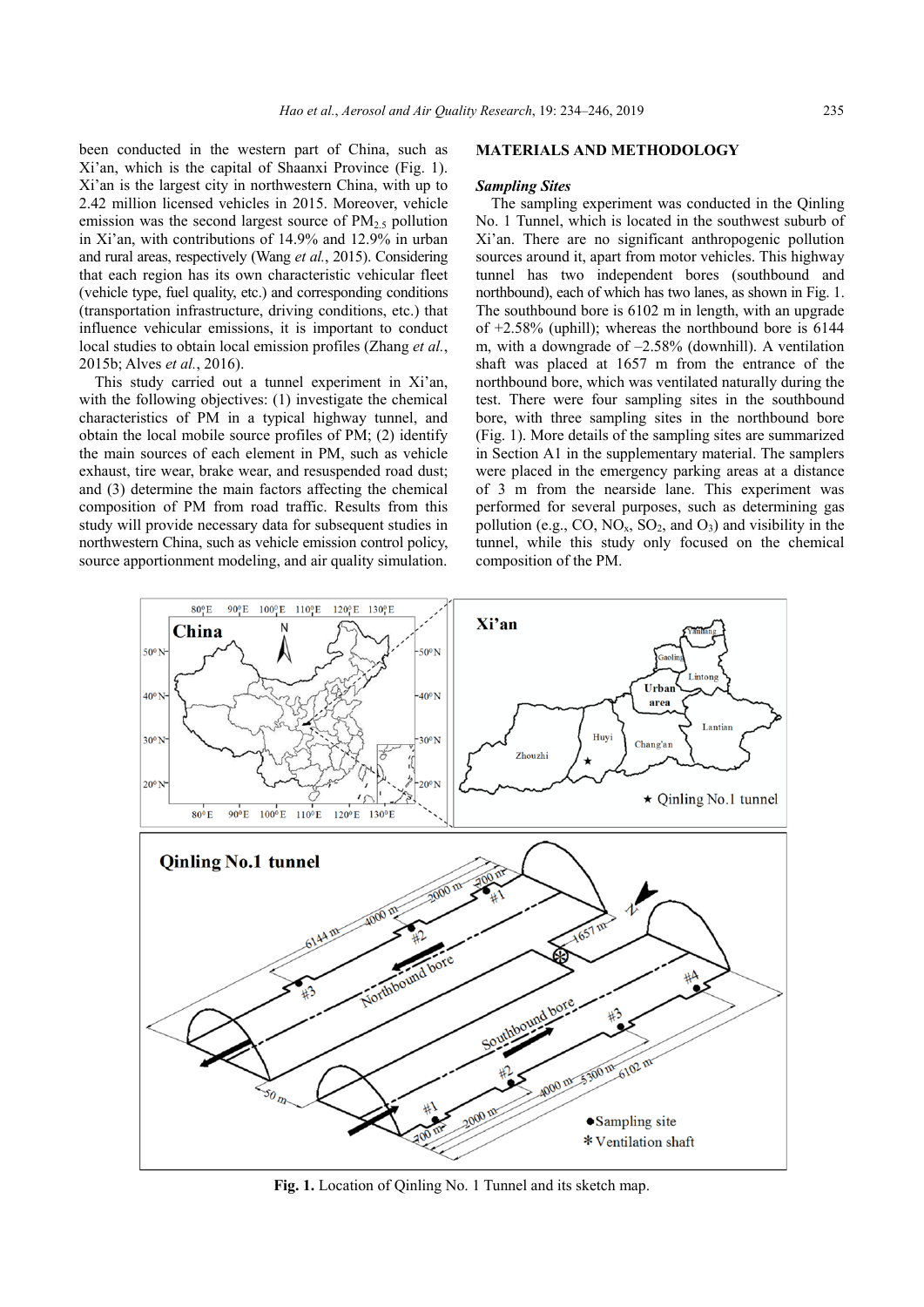# *Sampling Method*

The four-channel PM sampler (TH-16A, Tianhong Corporation, Wuhan, China) was used to sample inhalable particles ( $PM_{10}$ ) and fine particles ( $PM_{2.5}$ ) simultaneously. Two channels were loaded with 47-mm quartz-fiber filters, while the other two were loaded with 47-mm Teflon filters. The operating flow rate was  $16.7 \text{ L min}^{-1}$ , with a sampling height of 2 m. During this experiment, two samplers were used to collect PM concurrently, one of which was placed at Site #1, while the other one was moved day by day from Site #2 to Site #3, and then to Site #4. The duration of each sampling was 6–10 h to ensure that sufficient material was collected, with at least two sets of PM samples being collected at each site. The entire experiment lasted for one week (March 14–20, 2016), with 20 sampling sets being collected during two daily periods, one was at daytime between 8:00 to 20:00, and the other one was at nighttime between 20:00 to 8:00 (Table 1).

The meteorological parameters at each sampling site were recorded in parallel using an automatic weather station (GH-BPR, Huayun Puda Corporation, Beijing, China). A roadside laser traffic-survey instrument (AxleLight RLU11, NanoSense Corporation, Beijing, China) was used to investigate the traffic parameters during the entire test, including vehicle volume, speed and vehicle types.

# *Mass and Chemical Analysis*

The PM mass concentrations were determined gravimetrically by weighing the filters before and after sampling (an MC5 Sartorius microbalance was used for weighing). Subsequently, the quartz-fiber filter was cut into two pieces to detect the carbonaceous species and water-soluble ions separately, whereas a Teflon filter was used to analyze the elements.

The contents of organic carbon (OC) and elemental carbon (EC) were determined by a Model-4 Semi-Continuous OC-EC Field Analyzer (Sunset Laboratory Inc.) with the thermaloptical transmission method (TOT; NIOSH, 2003). The water-soluble ions were analyzed by an ICS-5000 ion chromatograph (Thermo Fisher Scientific Inc.), following the method of Zhang *et al.* (2014). Trace elements were analyzed by an Epsilon-5 X-ray fluorescence spectrometer (PANalytical Inc.). Finally, three ionic species  $(NH_4^+,$  $NO<sub>3</sub><sup>-</sup>$ , and  $SO<sub>4</sub><sup>2</sup>$ ) and seventeen elements (Na, Mg, Al, P, S, K, Ca, Ti, Cr, Mn, Fe, Cu, Zn, Br, Ba, Hg, and Pb) were identified. More details of the analysis procedure are available in Section A2 in the supplementary material. The quality assurance and control of chemical analysis are

summarized in Section A3 in the supplementary material.

#### *Statistical Analysis*

Data analysis was performed using SPSS (Version 17). Species' correlation analysis was conducted based on Pearson correlation. Multivariate analysis of variance (multivariate-ANOVA) was carried out to test for significant variations in chemical composition between  $PM<sub>2.5</sub>$  and  $PM<sub>10</sub>$  (Haase and Ellis, 1987). Moreover, the receptor modeling approach, including enrichment factor (EF) and principal component analysis (PCA), were adopted to identify the main sources of elements in the PM. Enrichment factor (EF) is a good indicator of the contributions of anthropogenic sources (Cevik *et al.*, 2009). It is calculated by the following equation:

$$
EF_i = \frac{(C_i/C_r)_{Tunnel}}{(C_i/C_r)_{Background}}
$$
\n(1)

where  $EF_i$  is the enrichment factor of element *i*,  $C_i$  is the concentration of element  $i$ ,  $C_r$  is the concentration of the reference element, tunnel and background represent the sampling sources of the elements. Aluminum (Al) was selected as the reference element in this study (Sakan *et al.*, 2014), while the average background concentrations of elements in the soil of A Layer in Shaanxi Province were considered as the background values in this calculation (NEMCC, 1990).

PCA is a factor analysis method, which is a useful tool to apportion the emission sources and quantify their contributions (Larsen and Baker, 2003). In PCA, all factors with eigenvalues over 1 were extracted and rotated using the varimax method. Each of these factors can be identified as either an emission source or a chemical interaction. In order to determine the suitability of the dataset for PCA, a Kaiser-Meyer-Olkin (KMO) value of greater than 0.6 was required (Lawrence *et al.*, 2013). High values (close to 1) usually indicate that the PCA is useful with the selected dataset. Finally, the multifactorial analysis of variance (multifactorial-ANOVA) was applied to analyze the main influential factors on PM composition in the tunnel (Wolny and Kedzia, 2008).

# **RESULTS AND DISCUSSION**

#### *Chemical Composition of PM*

The chemical compositions of  $PM_{2.5}$  and  $PM_{10}$  were analyzed separately in this study. The results are summarized in Table 2. Moreover, the results of multivariate-ANOVA

| Site | Bore       | Sampling number | Sampling period      |
|------|------------|-----------------|----------------------|
| #1   | Southbound |                 |                      |
| #2   |            |                 |                      |
| #3   |            |                 |                      |
| #4   |            |                 | Daytime or Nighttime |
| #1   | Northbound |                 |                      |
| #2   |            |                 |                      |
| #3   |            |                 |                      |

**Table 1.** Summary of the samples in the tunnel.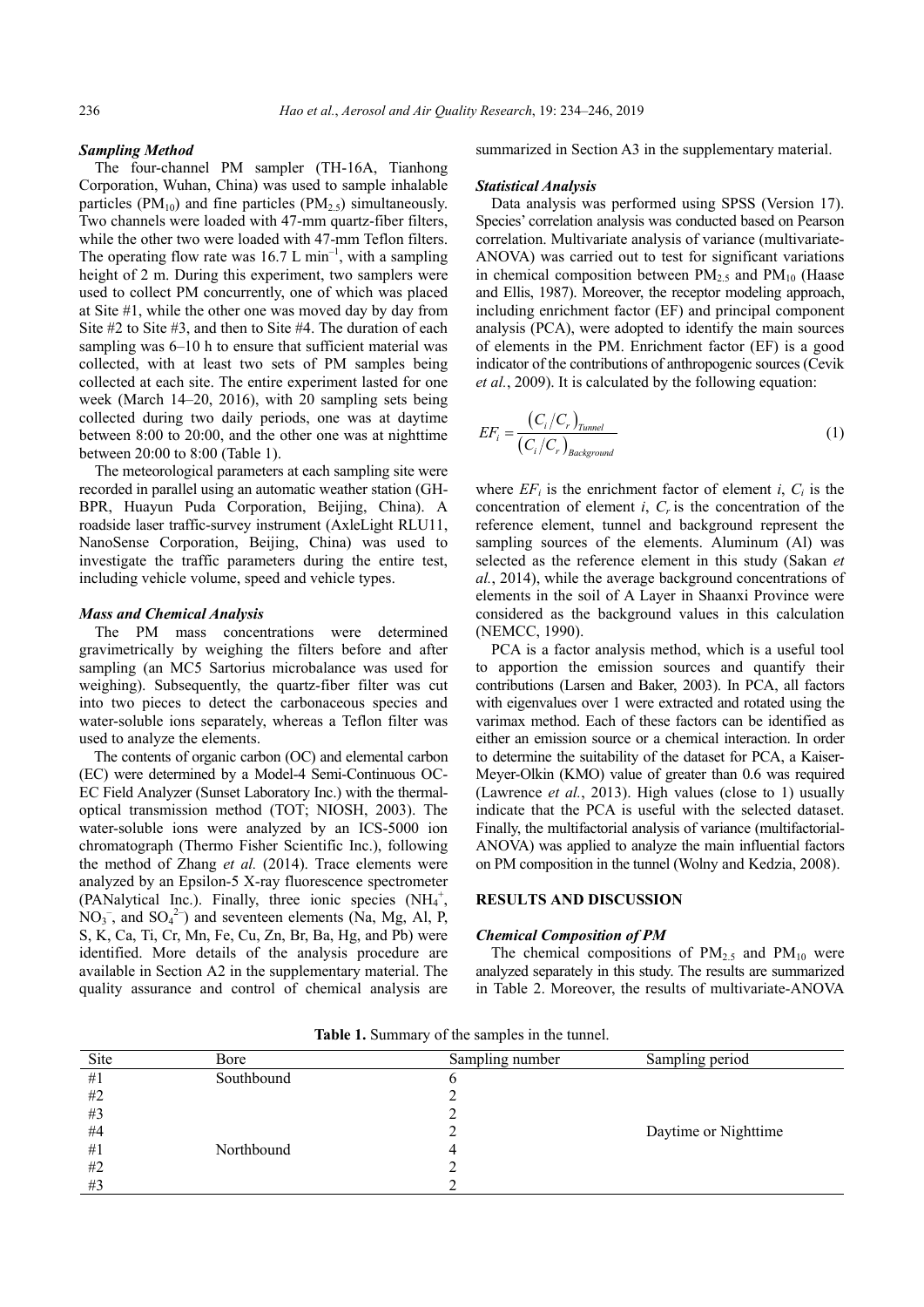|       | Yantai             | 2014               | Kuixinglou tunnel | Cui et al. $(2016)$   | $PM_{2.5}$ <sup>b</sup> |                   | 17.70<br>10.36  |                            | 0.14<br>3.65<br>3.02<br>0.32<br>1.13 |                                    |                 |                      |                 |                          |                 |                                                  |                      |                 | 5223489111<br>523489111 |                  |                        |                 |                   |                   |                   |                   | 0.03                                                                 |                                                                                                                                                |
|-------|--------------------|--------------------|-------------------|-----------------------|-------------------------|-------------------|-----------------|----------------------------|--------------------------------------|------------------------------------|-----------------|----------------------|-----------------|--------------------------|-----------------|--------------------------------------------------|----------------------|-----------------|-------------------------|------------------|------------------------|-----------------|-------------------|-------------------|-------------------|-------------------|----------------------------------------------------------------------|------------------------------------------------------------------------------------------------------------------------------------------------|
|       |                    |                    | Wuzushan tunnel   |                       |                         |                   |                 |                            |                                      |                                    |                 |                      |                 |                          |                 |                                                  |                      |                 |                         |                  |                        |                 |                   |                   |                   |                   |                                                                      |                                                                                                                                                |
|       |                    |                    |                   |                       | $PM_{2.5}$ <sup>b</sup> |                   | 27.67<br>32.10  |                            | $\frac{0.87}{3.28}$                  |                                    | 0.37            | 2.01                 |                 |                          |                 | 0.97                                             |                      |                 |                         |                  |                        |                 |                   |                   |                   |                   | $_{0.01}$                                                            |                                                                                                                                                |
|       | Guangzhou          | 2013               | Zhujiang tunnel   | Dai et al. (2015)     | $PM2.5$ <sup>b</sup>    | 18.07             | 17.75           |                            | $\frac{0.18}{0.11}$                  | 0.66                               |                 | $3.82$<br>0.54       | 3.41            |                          |                 | 0.37                                             | 2.09                 |                 | 0.01                    | 0.09             | $4.23$<br>0.10<br>0.17 |                 |                   |                   |                   |                   | 0.01                                                                 |                                                                                                                                                |
|       |                    |                    |                   |                       |                         |                   |                 |                            |                                      |                                    |                 |                      |                 |                          |                 |                                                  |                      |                 |                         |                  |                        |                 |                   |                   |                   |                   |                                                                      |                                                                                                                                                |
|       | Hong Kong          | 2003               | Shing Mun tunnel  | Cheng et al. $(2010)$ | $PM_{2.5}^{\circ}$      |                   | 27.25<br>50.23  | 2.14                       | 0.84                                 | 5.42                               | 0.76            |                      |                 |                          |                 |                                                  |                      |                 | 275882485823            |                  |                        |                 | 0.15              | 0.004             | 0.06              |                   | 0.02                                                                 |                                                                                                                                                |
|       | Xining             | 2010               | Road dust         | Han et al. $(2014)$   | $\mathrm{PM}_{10}$      | $5.98 \pm 1.86$   | $0.60 \pm 0.13$ |                            | 0.06<br>$0.06 \pm 0.0$               | $1.38 \pm 0.83$                    | $0.84 \pm 0.24$ | 0.39<br>$1.71 \pm 0$ | $5.16 \pm 0.62$ | 0.03<br>$0.11 \pm 0.001$ |                 | $1.55 \pm 0.1$                                   | 2.33<br>$9.84 \pm 2$ | $0.26 \pm 0.05$ | $0.02 \pm 0.01$         | $0.08 \pm 0.01$  | $2.74 \pm 0.49$        | $0.03 \pm 0.04$ | $0.10 \pm 0.08$   |                   |                   |                   | $0.03 \pm 0.01$                                                      | the mass concentrations of PM <sub>2.5</sub> and its corresponding species<br>the emission factors of $PM_{2.5}$ and its corresponding species |
|       |                    |                    | $\ddot{a}$        | (2015)                |                         |                   |                 |                            |                                      |                                    |                 |                      |                 |                          |                 |                                                  |                      |                 |                         |                  |                        |                 |                   |                   |                   |                   |                                                                      |                                                                                                                                                |
|       | $\overline{Xi}$ an | 2010               | Ambient           | Wang et al.           | $PM_{2.5}^{\text{a}}$   | 13.04             | 4.70            |                            | 5.82<br>12.48                        | 6.20                               |                 |                      |                 |                          |                 |                                                  |                      | 0.07            |                         |                  | 86.0                   |                 | 0.98              |                   |                   |                   | $\overline{021}$                                                     |                                                                                                                                                |
|       |                    | 2016               |                   | This study            | $PM_{10}$               | $28.48 \pm 16.02$ | $8.59 \pm 3.8$  | $2.14 \pm 1$               | $4.30 \pm 2.$                        | $7.73 \pm 4.40$<br>3.19 $\pm 2.67$ |                 | $17 + 3.91$          | $3.67 \pm 1$    | $0.26 \pm 0.1$           | $2.89 \pm 4.77$ | $0.59 \pm 0.24$                                  | $4.27 \pm 2.40$      | $0.08 \pm 0.04$ | $0.02 \pm 0.02$         | $0.06 \pm 0.04$  | $3.56 \pm 2.87$        | $0.04 \pm 0.03$ | $0.26 \pm 0.05$   | $0.003 \pm 0.002$ | $0.27 \pm 0.23$   | $0.011 \pm 0.009$ | $0.04 \pm 0.02$                                                      | <sup>a</sup> Mass fractions of each species were calculated based on                                                                           |
| Xi'an |                    | Qinling No.1 Tunne |                   | $PM_{2.5}$            | $34.10 \pm 6.43$        | $1.96 \pm 4.30$   | $3.19 \pm 2.04$ | $6.05 \pm 4.42$            | $8.98 \pm 4.82$                      | $1.48 \pm 1.20$                    | $2.29 \pm 1.27$ | $2.77 \pm 1.57$      | $0.24 \pm 0.1$  | $16.00 \pm 7.64$         | $0.48 \pm 0.27$ | $.85 \pm 1.27$                                   | $0.04 \pm 0.03$      | $0.01 \pm 0.01$ | $0.03 \pm 0.03$         | $2.14 \pm 1.86$  | $0.02 \pm 0.02$        | $0.19 \pm 0.04$ | $0.004 \pm 0.004$ | $0.14 \pm 0.13$   | $0.008 \pm 0.005$ | $0.03 \pm 0.02$   | <sup>b</sup> Mass fractions of each species were calculated based on |                                                                                                                                                |
|       | ČİV                | Year               | Source            | References            | $\mathbf{M}$            | SO                | EC              | $\rm \stackrel{+}{H1}^{+}$ |                                      | $NO_{4}^{2}$                       | $\overline{a}$  | $\frac{1}{2}$        |                 |                          |                 | $\mathbb{L} \times \mathbb{S} \times \mathbb{C}$ |                      |                 |                         | $\sum_{i=1}^{n}$ | $E_{\rm C}$            |                 | $\Xi$             | hī                | Ba                | ЯH                | Ъq                                                                   |                                                                                                                                                |

**Table 2.** Chemical compositions of PM in several studies (%). Table 2. Chemical compositions of PM in several studies (%). *Hao et al.*, *Aerosol and Air Quality Research*, 19: 234–246, 2019 237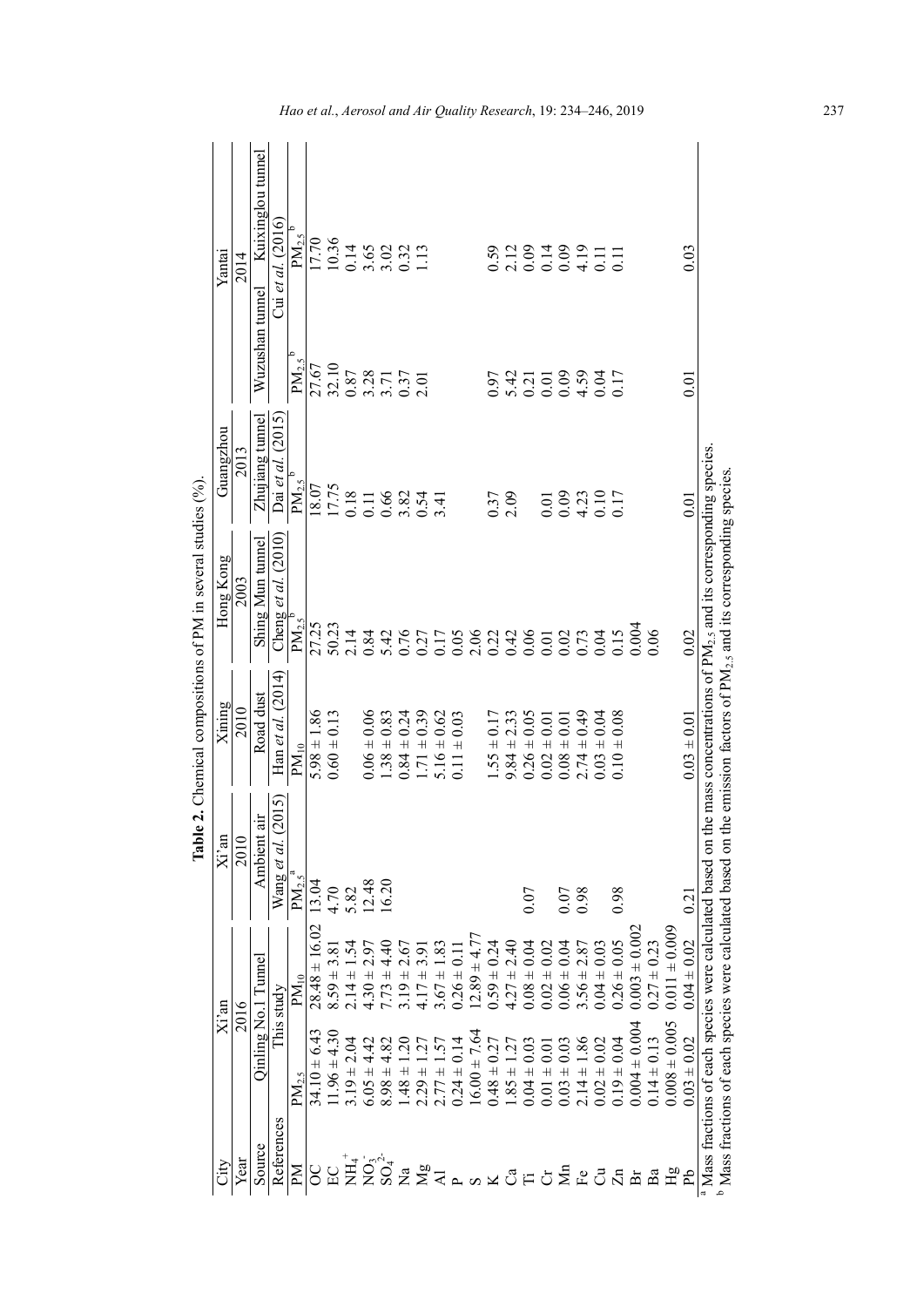showed that the chemical compositions between  $PM_{2.5}$  and PM<sub>10</sub> were statistically distinct (the *p*-values from all the four tests, i.e., Pillai's trace, Wilk's lambda, Hotelling's trace, and Roy's largest root, were 0.001 less than 0.05). Moreover, EC and the elements of Na, Mg, Ca, Ti, Cu, Zn, and Ba were significantly influenced by particle size (Table 3). The mass fraction of EC in  $PM_2$ , was higher than that in  $PM_{10}$ , whereas the fractions of Na, Mg, Ca, Ti, Cu, Zn, and Ba in  $PM_{2.5}$  were lower than those in  $PM_{10}$ .

#### *OC and EC*

The mass fractions of OC and EC in  $PM_{2.5}$  were 34.10  $\pm$ 6.43% (mean  $\pm$  SD,  $n = 20$ ) and 11.96  $\pm$  4.30%, while their counterparts in PM<sub>10</sub> were 28.48  $\pm$  16.02% and 8.59  $\pm$ 3.81%. The mass ratios of OC/EC in  $PM_{2.5}$  and  $PM_{10}$  were  $2.99 \pm 1.11$  and  $3.30 \pm 1.28$ , respectively, which showed that the contents of OC were noticeably higher than those of EC. EC is formed due to the incomplete combustion of fuel, and it can be emitted from motor vehicles directly. However, sources of OC are relatively complex, including the primary organic carbon (POC) directly emitted by motor vehicles and secondary organic carbon (SOC) produced from the gaseous precursors (Shen *et al.*, 2011). SOC generation is usually considered to occur when the mass ratio of OC/EC is greater than 2 (Deng *et al.*, 2013; Yu *et al.*, 2004). On the other hand, significant correlations were observed between OC and EC ( $r_{PM_{2.5}} = 0.91$ ,  $r_{PM_{10}} = 0.90$ ), suggesting a similar origin (i.e., direct emissions from motor vehicles) for both.

#### *Water-Soluble Ions*

The mass fractions of  $NH_4^+$ ,  $NO_3^-$ , and  $SO_4^{2-}$  in  $PM_{2.5}$ were  $3.19 \pm 2.04\%$  ( $n = 20$ ),  $6.05 \pm 4.42\%$ , and  $8.98 \pm 1.04\%$ 4.82%, while those in  $PM_{10}$  were 2.14  $\pm$  1.54%, 4.30  $\pm$ 2.97%, and  $7.73 \pm 4.40\%$ . The order of the three ions in terms of their contents from highest to lowest was  $SO_4^{2-}$  $NO_3^- > NH_4^+$ . Usually,  $NH_4^+$ ,  $NO_3^-$ , and  $SO_4^{2-}$  can be called secondary ions, which are mainly derived from the gas-to-particle conversion of gaseous precursors  $(NH<sub>3</sub>,$  $NO<sub>x</sub>$ , and  $SO<sub>2</sub>$ ), subsequently being coagulated in the PM in the form of  $(NH_4)$ <sub>2</sub>SO<sub>4</sub>,  $NH_4$ HSO<sub>4</sub>, and  $NH_4$ NO<sub>3</sub> (Seinfeld and Pandis,  $2016$ ). In this study,  $NH_4^+$  was more strongly correlated with  $SO_4^{2-}$  ( $r_{PM_{2.5}} = 0.95$ ,  $r_{PM_{10}} = 0.91$ ) than  $NO_3^{-}$  $(r_{PM_{2.5}} = 0.72, r_{PM_{10}} = 0.70)$ . It is likely because the NH<sub>4</sub>NO<sub>3</sub>

is more easily volatized into gas phase again due to its strong volatility (Chow, 1995). Moreover, it also indicated that the  $NH_4^+$  in the PM sampled in this tunnel was primarily in the form of  $(NH_4)_2SO_4$  or  $NH_4HSO_4$ .

#### *Elements*

The elements can be classified into five groups  $($  > 5 $\%$ , 1–5%, 0.1–1%, 0.01–0.1%, and < 0.01%), in terms of their mass fractions (Table 4). It can be seen that the mass fraction of each element varied significantly. S was the most abundant element (16.00  $\pm$  7.64% for PM<sub>2.5</sub> and  $12.89 \pm 4.77\%$  for PM<sub>10</sub>,  $n = 20$ ), followed by Al, Mg, Fe, Ca, and Na. These six elements accounted for 95.68% and 95.15% of the total mass of the 17 elements in  $PM_{2.5}$  and  $PM_{10}$ , respectively.

Elements can be categorized into metallic and non-metallic (Fig. 2). The non-metallic elements accounted for 58.59% and 39.42% of the total mass of the 17 elements in  $PM_2$ . and  $PM_{10}$ , respectively, with S being the most abundant element. Meanwhile, the mass fractions of metallic elements were 41.41% and 60.58%, with Al, Mg, and Fe being the most abundant elements. Moreover, metallic elements can be further categorized into heavy and other metallic elements (Fig. 3). The heavy metallic element content was low, with contributions of 21.32% and 19.69% to the total mass of metallic elements in  $PM_{2.5}$  and  $PM_{10}$ , respectively. Fe was the most abundant element. Meanwhile, the mass fractions of other metallic elements were 78.68% and 80.31%, with Al, Mg, and Ca being the most abundant elements.

#### *Source Identification*

PM samples collected in the tunnel are a mixture derived from, but not limited to, vehicle exhaust, tire wear, brake wear, and resuspended road dust (Lawrence *et al.*, 2013). The origins of OC, EC, and secondary ions in the tunnel are known, based on past studies (Shen *et al.*, 2011; Seinfeld and Pandis, 2016). Therefore, this study emphasized the analysis of origins of the elements in the tunnel.

# *Application of Enrichment Factor (EF) Method*

Fig. 4 shows the enrichment factors of 14 elements, except for Al, P, and S (P and S were not detected in the soil). The value of EF being equal to 10 is usually regarded as the criterion to determine whether an element is

| Species                      | <i>F</i> -value | <i>p</i> -value | <b>Species</b> | $F$ -value | <i>p</i> -value |
|------------------------------|-----------------|-----------------|----------------|------------|-----------------|
| OC                           | 1.198           | 0.281           | Ca             | 16.942     | 0.000           |
| EC                           | 6.904           | 0.012           | Ti             | 16.160     | 0.000           |
| $NH_4^+$                     | 2.872           | 0.098           | Cr             | 3.157      | 0.084           |
| NO <sub>3</sub>              | 0.036           | 0.851           | Mn             | 3.896      | 0.056           |
| SO <sub>4</sub> <sup>2</sup> | 1.535           | 0.223           | Fe             | 3.919      | 0.055           |
| Na                           | 10.012          | 0.003           | Cu             | 5.481      | 0.025           |
| Mg                           | 5.724           | 0.022           | Zn             | 18.967     | 0.000           |
| Al                           | 2.925           | 0.095           | Br             | 0.271      | 0.606           |
| P                            | 0.019           | 0.890           | Ba             | 4.420      | 0.042           |
| S                            | 2.393           | 0.130           | Hg             | 2.189      | 0.147           |
| K                            | 2.598           | 0.115           | Pb             | 1.381      | 0.247           |

**Table 3.** Analysis of the influence of particle size on PM composition.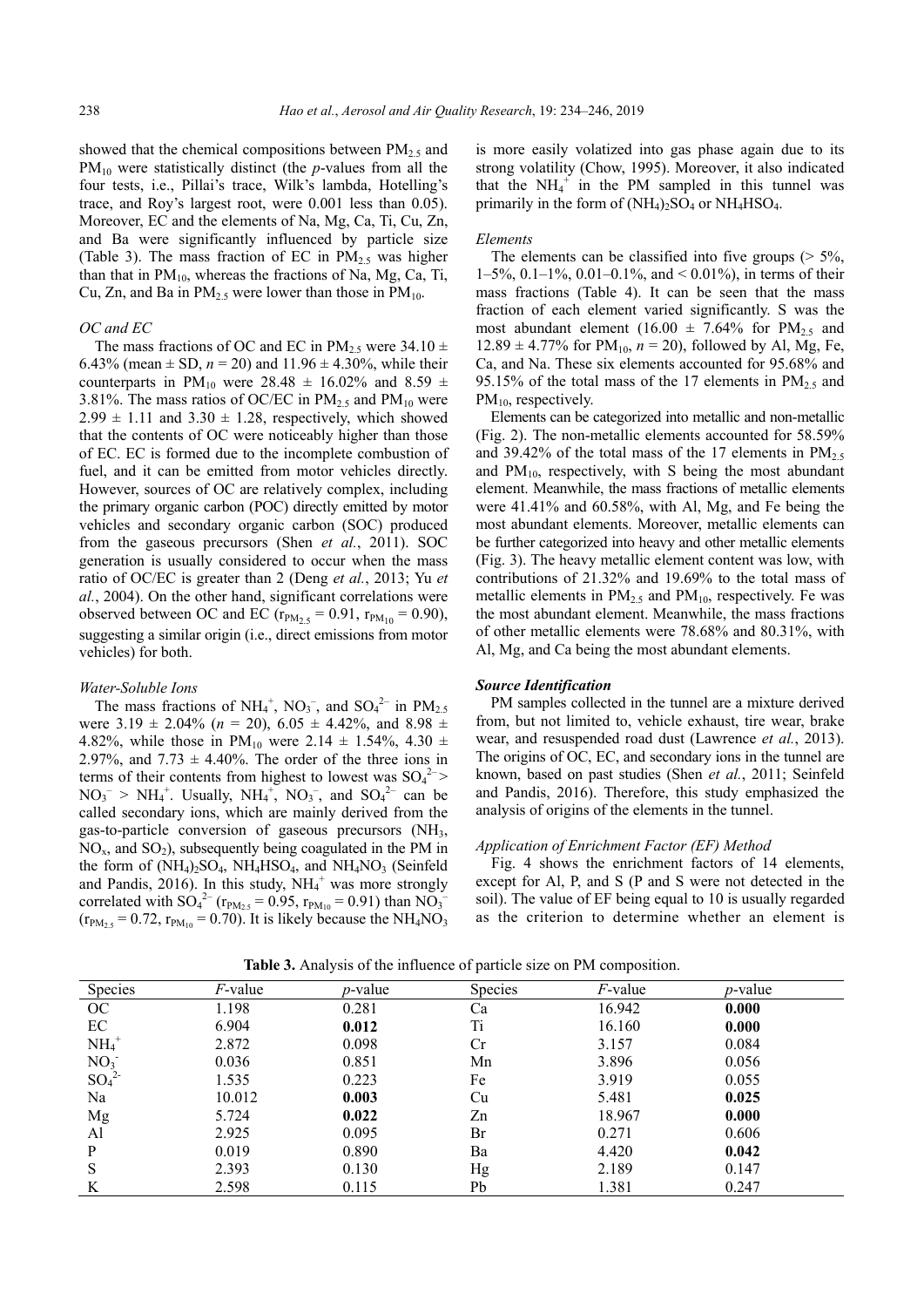**Table 4.** Mass fraction distribution of elements.

| Mass fraction | $5\%$ | $-5\%$             | $01-1\%$     | $0.01 - 0.1\%$     | $\leq 0.01\%$ |
|---------------|-------|--------------------|--------------|--------------------|---------------|
| $PM_{2.5}$    |       | Al, Mg, Fe, Ca, Na | K, P, Zn, Ba | Ti, Pb, Mn, Cu, Cr | Hg, Br        |
| $PM_{10}$     |       | Ca, Mg, Al, Fe, Na | K, Ba, P, Zn | Ti, Mn, Pb, Cu, Cr | Hg, Br        |



**Fig. 2.** Mass fractions of metallic and non-metallic elements (Metallic elements: Na, Mg, Al, K, Ca, Ti, Cr, Mn, Fe, Cu, Zn, Ba, Hg, and Pb; Non-metallic elements: P, S, and Br).



**Fig. 3.** Mass fractions of heavy metallic and other metallic elements (Heavy metallic elements: Cr, Mn, Fe, Cu, Zn, Hg, and Pb; Other metallic elements: Na, Mg, Al, K, Ca, Ti, and Ba).

influenced by anthropogenic sources (Voutsa and Samara, 2002). EF<10 indicates that the element is not enriched, mainly originating from natural sources (soil, crust, etc.), whereas EF>10 implies that the element is significantly enriched, being greatly influenced by anthropogenic sources (i.e., motor vehicles in this study). It can be seen from Fig. 4 that Cu, Zn, Br, and Pb were enriched (EF values were between 10 and 100), while Hg was significantly enriched  $(EF > 1000)$ . Therefore, these elements were mainly derived from traffic-related emissions in the tunnel. The EF values of Na, K, Ca, Ti, Mn, and Fe were less than 5, while the EF values of Mg, Cr, and Ba were between 5 and 10. Hence, the influence of anthropogenic sources was very weak on them. They mainly originated from natural sources in the tunnel, such as resuspended road dust.

# *Application of Principal Component Analysis (PCA)*

The mass concentration of elements from  $PM<sub>2.5</sub>$  and PM<sub>10</sub> were used for the PCA. The dataset provided KMO values of 0.652 for  $PM_{2.5}$ and 0.675 for  $PM_{10}$ , ensuring their suitability for PCA. In Table 5, three principal components with eigenvalues over 1 were extracted, which reflected specific elemental sources. All components explained 83.43% and 89.15% of the total variance in the dataset of  $PM_{2.5}$ and  $PM_{10}$ , respectively.

Component One showed the high loadings of Na, Mg, K, Ca, Ti, Cr, Mn, Fe, Cu, and Ba, with medium loading of Al. Usually, Mg, Al, and Ca are regarded as typical crustal elements (Tran *et al.*, 2012). Mg and Ca can also be derived from road surface wear (Kupiainen *et al.*, 2003). Nevertheless, the EF values of all these elements were lower than 10 (Fig. 4), which suggested that they mainly originated from resuspended road dust. Fe originates from crust, as well as brake wear (Sanders *et al.*, 2003). However, its EF values were lower than 10 (Fig. 4). Hence, its source was more likely to be resuspended road dust. Cu and Ba are the two main additives in brake pads (Sanders *et al.*, 2003; Birmili *et al.*, 2006). Furthermore, the EF values of Cu were greater than 10, which indicated that it was significantly influenced by the traffic flow in the tunnel. Therefore, Component One was strongly associated with a mixed source of resuspended road dust and brake wear.

Component Two was extracted based on the high loadings of P, S, and Zn, and medium loading of Hg. In addition, a high loading of Pb was observed in  $PM_{2.5}$  in Component Two, while medium loadings were observed in  $PM_{10}$  in both Component One and Two. On the other hand, the correlation analysis results (Table 6) showed that only five elements had good correlations with EC emissions, including P, S, Zn, Hg, and Pb. Moreover, the EF values of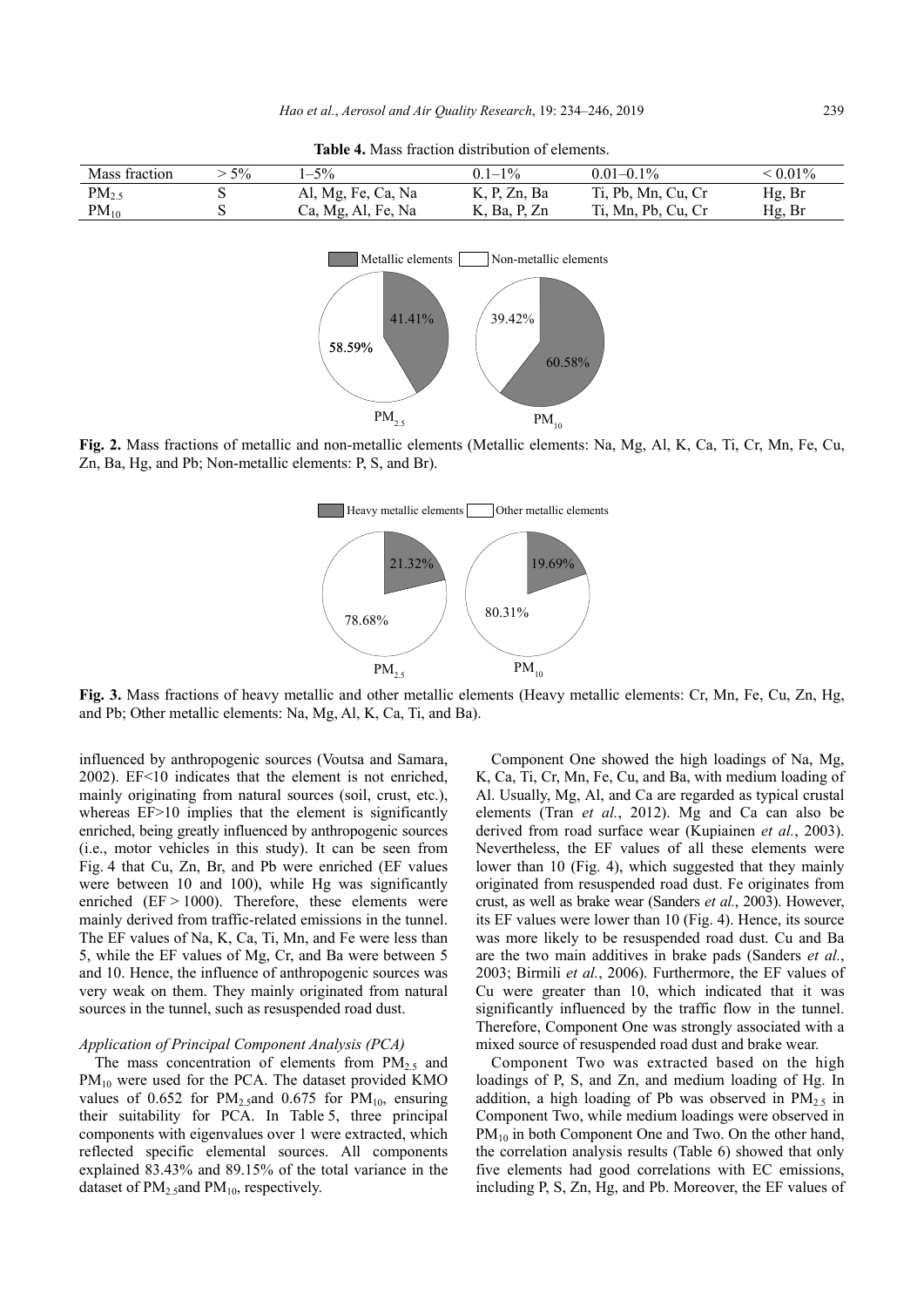

Table 5. Factor loadings of elements in the PCA (only loadings > 0.5 are shown).

| Element          |             | PM <sub>2.5</sub> |             | $PM_{10}$   |             |             |  |  |  |
|------------------|-------------|-------------------|-------------|-------------|-------------|-------------|--|--|--|
|                  | Component 1 | Component 2       | Component 3 | Component 1 | Component 2 | Component 3 |  |  |  |
| Na               | 0.844       |                   |             | 0.897       |             |             |  |  |  |
| Mg               | 0.772       |                   |             | 0.941       |             |             |  |  |  |
| Al               | 0.516       |                   |             | 0.599       |             |             |  |  |  |
| ${\bf P}$        |             | 0.889             |             |             | 0.926       |             |  |  |  |
| ${\bf S}$        |             | 0.919             |             |             | 0.970       |             |  |  |  |
| K                | 0.770       |                   |             | 0.926       |             |             |  |  |  |
| Ca               | 0.908       |                   |             | 0.944       |             |             |  |  |  |
| <b>Ti</b>        | 0.922       |                   |             | 0.947       |             |             |  |  |  |
| Cr               | 0.971       |                   |             | 0.986       |             |             |  |  |  |
| Mn               | 0.950       |                   |             | 0.948       |             |             |  |  |  |
| Fe               | 0.982       |                   |             | 0.985       |             |             |  |  |  |
| Cu               | 0.737       |                   |             | 0.753       |             |             |  |  |  |
| Zn               |             | 0.910             |             |             | 0.841       |             |  |  |  |
| Br               |             |                   | 0.884       |             |             | 0.951       |  |  |  |
| Ba               | 0.917       |                   |             | 0.978       |             |             |  |  |  |
| Hg               |             | 0.646             |             |             | 0.700       |             |  |  |  |
| Pb               |             | 0.836             |             | 0.660       | 0.533       |             |  |  |  |
| Variance $(\% )$ | 46.77       | 26.62             | 10.04       | 56.61       | 24.20       | 8.34        |  |  |  |

**Table 6.** Correlation coefficients between elements and EC.

| Element |            | EС        | Element |            | EС        |
|---------|------------|-----------|---------|------------|-----------|
|         | $PM_{2.5}$ | $PM_{10}$ |         | $PM_{2.5}$ | $PM_{10}$ |
| Na      | $-0.123$   | 0.237     | Mn      | $-0.129$   | $-0.016$  |
| Mg      | $-0.150$   | 0.022     | Fe      | $-0.024$   | 0.106     |
| Al      | 0.237      | 0.425     | Cu      | 0.378      | 0.473     |
| P       | 0.733      | 0.902     | Zn      | 0.723      | 0.866     |
| S       | 0.555      | 0.897     | Br      | 0.227      | 0.271     |
| K       | $-0.210$   | 0.310     | Ba      | 0.198      | 0.069     |
| Ca      | 0.151      | 0.310     | Hg      | 0.555      | 0.506     |
| Ti      | 0.155      | 0.274     | Pb      | 0.562      | 0.637     |
| Cr      | $-0.059$   | 0.062     |         |            |           |

Zn, Hg, and Pb were greater than 10 (Fig. 4). Hence, Pb was grouped into Component Two in this study. P is usually used as an additive in the lubricant oil (Alves *et al.*, 2015a). S is mainly generated by the combustion of sulfurbearing fuel (Lowenthal *et al.*, 1994). Zn is mostly present in rubber tires. Therefore, it is regarded as a product of tire wear (Degaffe and Turner, 2011). In addition, tailpipe can also emit a certain amount of Zn (Huang *et al.*, 1994).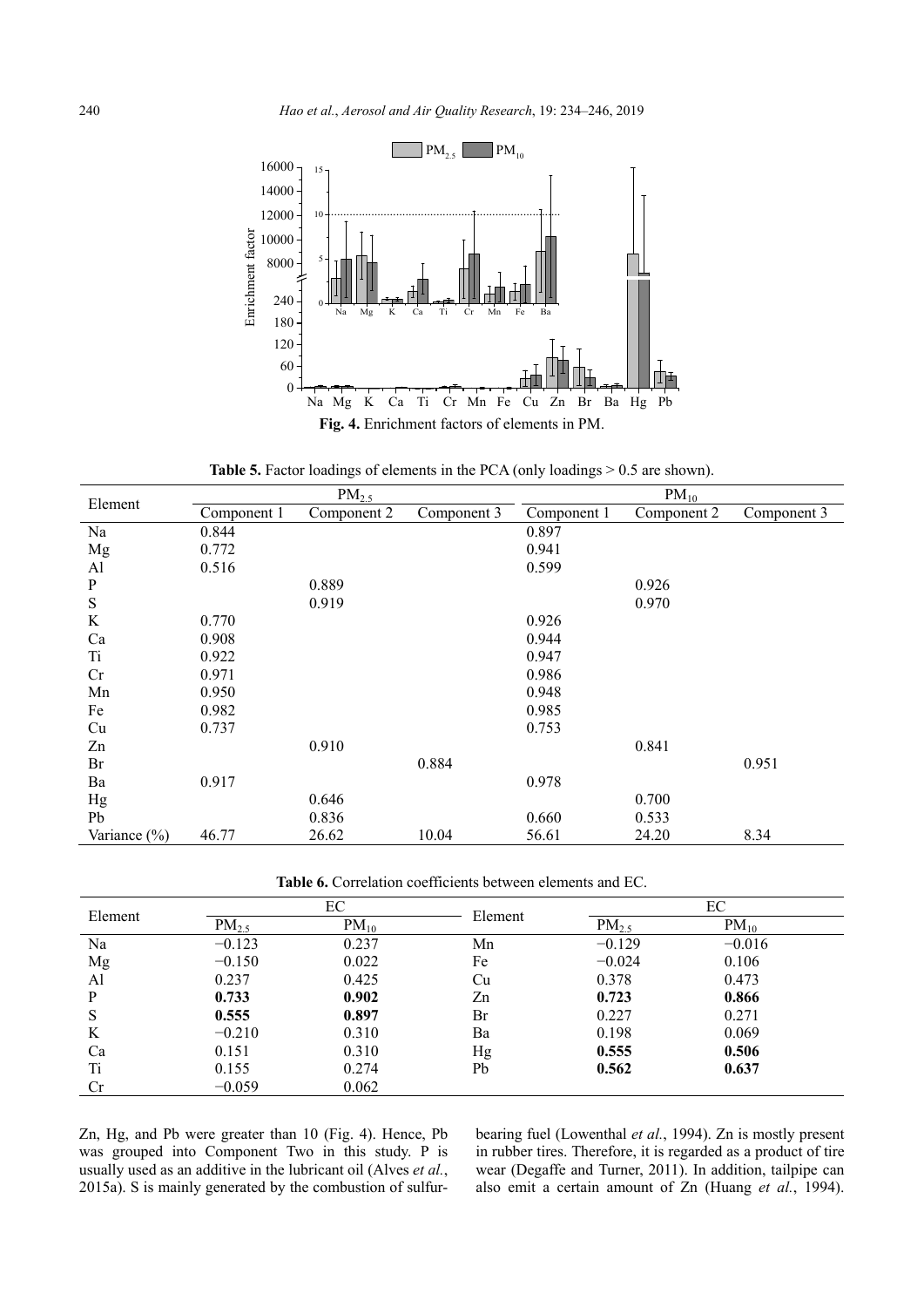Considering that EC is mainly derived from vehicle exhaust, with all the elements in Component Two being correlated with it, Component Two was attributed to a mixed source of vehicle exhaust and tire wear.

Component Three was interpreted as the exhaust emissions of diesel vehicles (DV), as it had the highest loading of Br. Br has been used as a marker for PM emissions from DV (Chow, 1995). Its EF values were greater than 10 (Fig. 4), which implied that it was clearly affected by the vehicles traveling through the tunnel.

## *Factors Influencing PM Profiles*

Mobile source profiles of PM can be affected by a variety of factors, especially traffic conditions (Gillies *et al.*, 2001; Grieshop *et al.*, 2006; Nelson *et al.*, 2008). The traffic conditions in this study are illustrated in Fig. 5, including uphill/downhill, vehicle volume, speed, and fuel composition. Vehicle volumes at nighttime  $(227 \text{ veh } h^{-1})$ were significantly less than those at daytime (600 veh  $h^{-1}$ ), as were the vehicle speeds  $(48.53 \text{ km h}^{-1})$  at nighttime and 55.60 km  $h^{-1}$  at daytime). The reason was the difference in the fuel composition of vehicles during the two sampling periods. Vehicles were classified into two categories according to their fuel type, including diesel vehicles (DV: buses and trucks) and gasoline vehicles (GV: other vehicles such as passenger cars). There were more DV in the tunnel at nighttime (69.29% of DV at nighttime and 35.94% of DV at daytime), most of them being heavy-duty trucks, which moved slower than the GV under the same road conditions. Moreover, vehicle speeds during the test were around 50 km  $h^{-1}$ , which indicated that the traffic was freeflowing in the tunnel. Based on these traffic parameters collected in the tunnel, the running direction (i.e., southbound and northbound) reflected the differences in vehicle driving conditions (e.g., uphill/downhill and speed) synthetically, while the sampling period (i.e., daytime and nighttime) represented the discrepancies in vehicle fleet composition (e.g., vehicle volume and fuel type). Therefore, these two indexes were chosen as the influential variables. Their

impacts on the contents of PM species were analyzed by the multifactorial-ANOVA. Meanwhile, according to the previous PCA results (Table 5), the 17 elements were combined into three components for this analysis. Furthermore, three secondary ions  $(NH_4^+, NO_3^-,$  and  $SO_4^2$ ) were combined into one component as well.

It can be seen from Table 7 that the PM species of OC, EC, and elements in Component One were strongly influenced by the running direction in the tunnel. The fractions of OC and EC in the southbound bore were both higher than those in the northbound bore (Figs. 6–7) due to the reverse slopes in two bores. The speed was reduced, while the engine torque was increased, when vehicles ascended through the southbound bore, which has a positive slope (+2.58%). Meanwhile, the fuel supply was increased to guarantee the engine's power, which induced poor fuel combustion and higher emissions of OC and EC. Nevertheless, the integrated contents of elements in Component One in the northbound bore were greater than those in the southbound bore (Fig. 8). Considering that these elements mainly originated from resuspended road dust and brake wear in the tunnel, it can be interpreted that more braking occurred when the vehicles descended through the northbound bore, which has a negative slope  $(-2.58\%)$ . Moreover, the vehicle speeds were slightly higher in the northbound bore during the same sampling period (Fig. 5). Therefore, more particles might be produced due to a stronger disturbance of the road dust.

Significant influence of the sampling period was observed on the contents of the elements in Component Three in  $PM<sub>2.5</sub>$ , whereas its influence was not obvious in PM<sub>10</sub>. The *p*-value (0.061) in PM<sub>10</sub> was very close to the significance level (0.05). Hence, this variable had some influence on the elements in Component Three. Only Br was grouped in Component Three, with the fractions of Br sampled at nighttime being higher than those collected at daytime (Fig. 9). Nevertheless, vehicle volumes at nighttime were significantly less than those at daytime (Fig. 5), which presented a reverse trend. Therefore, the influence of vehicle



**Fig. 5.** Traffic conditions during the tunnel test (S: southbound, N: northbound, Day: daytime, Night: nighttime).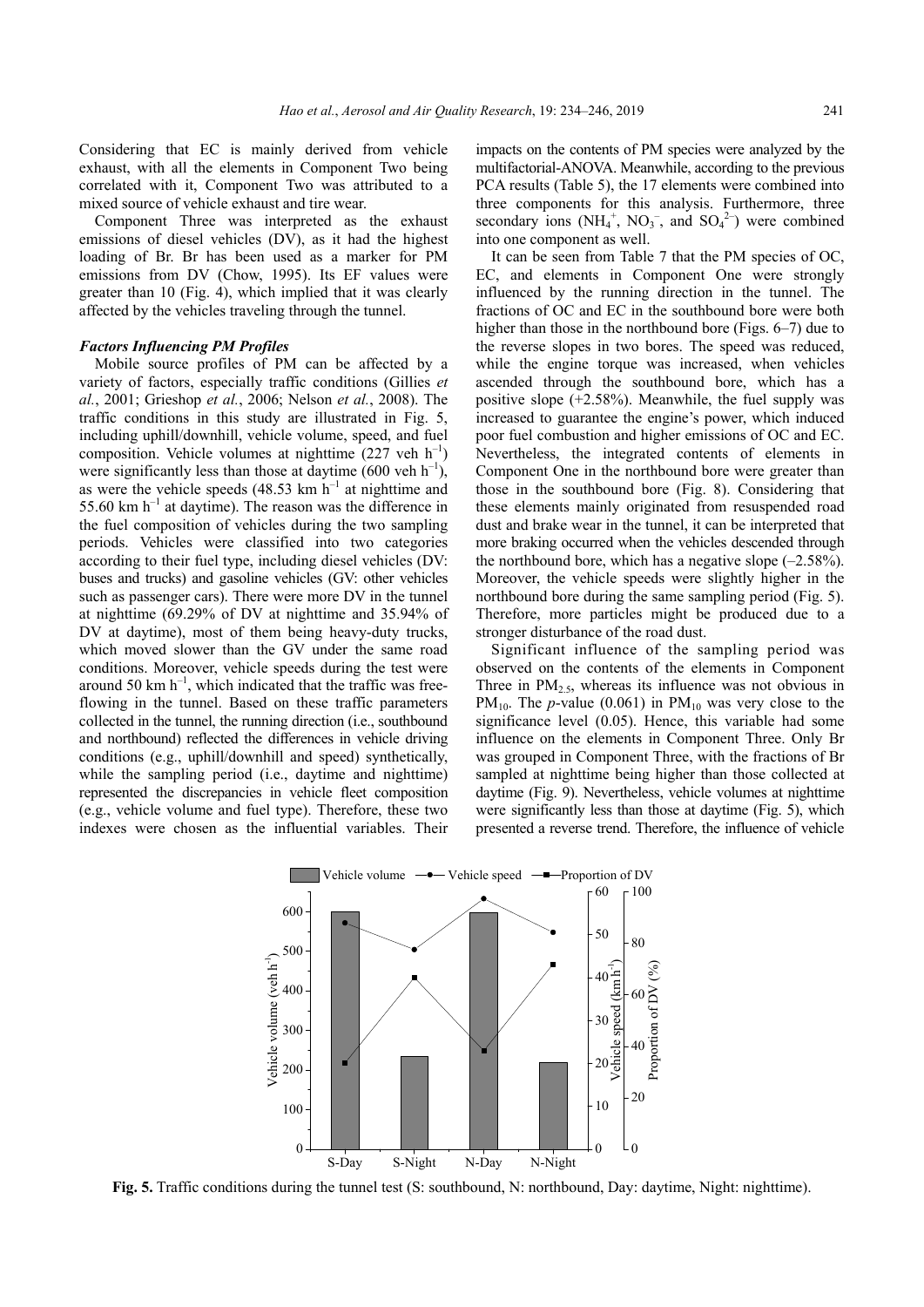| <b>PM</b>  | Influential variables                      |            | OC          |            | EC              | Secondary ions |                 |  |  |  |
|------------|--------------------------------------------|------------|-------------|------------|-----------------|----------------|-----------------|--|--|--|
|            |                                            | $F$ -value | $p$ -value  | $F$ -value | <i>p</i> -value | $F$ -value     | <i>p</i> -value |  |  |  |
| $PM_{2.5}$ | Running direction                          | 3.695      | 0.045       | 33.079     | 0.000           | 0.492          | 0.495           |  |  |  |
|            | Sampling period                            | 0.001      | 0.973       | 0.036      | 0.853           | 0.009          | 0.927           |  |  |  |
|            | Running direction $\times$ Sampling period | 0.012      | 0.913       | 0.673      | 0.426           | 0.493          | 0.494           |  |  |  |
| $PM_{10}$  | Running direction                          | 5.005      | 0.042       | 14.726     | 0.002           | 0.933          | 0.350           |  |  |  |
|            | Sampling period                            | 0.156      | 0.699       | 1.001      | 0.334           | 0.011          | 0.919           |  |  |  |
|            | Running direction × Sampling period        | 0.290      | 0.599       | 1.971      | 0.182           | 0.542          | 0.474           |  |  |  |
|            |                                            | Elements   |             |            |                 |                |                 |  |  |  |
| PM         | Influential variables                      |            | Component 1 |            | Component 2     |                | Component 3     |  |  |  |
|            |                                            | $F$ -value | $p$ -value  | $F$ -value | $p$ -value      | $F$ -value     | $p$ -value      |  |  |  |
| $PM_{2.5}$ | Running direction                          | 73.103     | 0.000       | 1.063      | 0.320           | 0.180          | 0.678           |  |  |  |
|            | Sampling period                            | 0.854      | 0.371       | 0.200      | 0.662           | 4.658          | 0.049           |  |  |  |
|            | Running direction $\times$ Sampling period | 1.102      | 0.312       | 0.063      | 0.805           | 3.621          | 0.078           |  |  |  |
| $PM_{10}$  | Running direction                          | 37.034     | 0.000       | 0.429      | 0.523           | 0.225          | 0.642           |  |  |  |
|            | Sampling period                            | 1.725      | 0.210       | 0.182      | 0.676           | 4.143          | 0.061           |  |  |  |
|            | Running direction $\times$ Sampling period | 0.014      | 0.908       | 0.074      | 0.790           | 0.764          | 0.397           |  |  |  |

**Table 7.** Influence analysis of traffic conditions on PM profiles.



**Fig. 6.** Mass fractions of OC in the two directions.



**Fig. 7.** Mass fractions of EC in the two directions.

volume on the Br content was very weak. Moreover, Br is primarily derived from tailpipe emissions of DV, and the proportions of DV at nighttime were significantly higher than those at daytime (Fig. 5). It can be concluded that the fuel composition in the tunnel was a major factor affecting the content of Br in the PM. In addition, the running direction and the sampling period did not have obvious



**Fig. 8.** Mass fractions of elements in Component One in the two directions. (Component One include elements of Na, Mg, Al, K, Ca, Ti, Cr, Mn, Fe, Cu, and Ba).



**Fig. 9.** Mass fractions of Br during the two sampling periods.

influences on the contents of secondary ions and elements in Component Two during this test (Table 7).

# *Comparison of PM Profiles*

The mobile source profiles of PM were obtained with a mixed vehicle fleet in this study. The total mass of all the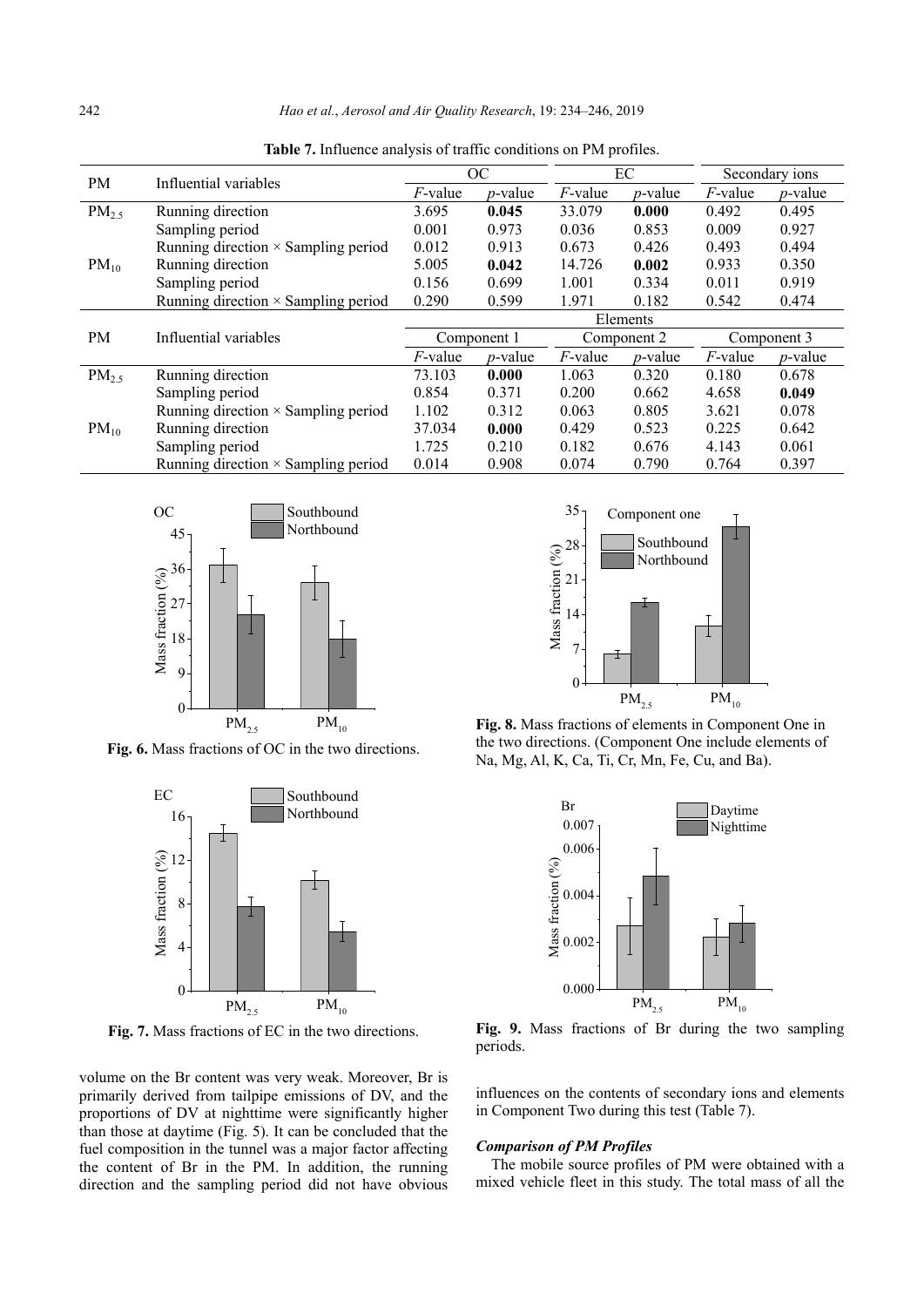detected constituents accounted for 92.00% and 84.60% of the total mass of  $PM_{2.5}$  and  $PM_{10}$ , respectively (Fig. 10). Carbonaceous species were the dominant constituent in the PM (46.06% for PM<sub>2.5</sub> and 37.07% for PM<sub>10</sub>), while the contents of OC were higher than those of EC. The mass fractions of elements were  $27.73\%$  for  $PM_{2.5}$  and  $33.36\%$ for  $PM_{10}$ . The non-metallic elements were the highest elements in  $PM<sub>2.5</sub>$ , while the other metallic elements were the most abundant elements in  $PM_{10}$ . Moreover, the mass contributions of secondary ions were the lowest (18.22% for  $PM_{2.5}$  and 14.17% for  $PM_{10}$ ).

# *Comparison with Other PM Sources*

The source profiles of PM obtained in this study were compared with those from the other sources collected in northwestern China (Table 2), including ambient air  $(PM<sub>2.5</sub>)$ profile) and road dust (PM<sub>10</sub> profile; Han *et al.*, 2014; Wang *et al.*, 2015). The contents of OC and EC were significantly higher (2–14 times) than those from ambient air and road dust, which indicated that carbonaceous species were the primary markers of PM from vehicle emissions (Ancelet *et al.*, 2011; Pant *et al.*, 2017). Further, the mass fractions of three secondary ions were approximately 2 times lower than those from ambient air. A possible explanation for this difference was the weak illumination intensity in the tunnel, which partly limited the gas-to-particle conversion (Kang *et al.*, 2002; Lin *et al.*, 2010). The content of Fe was approximately 2 times higher than that from ambient air, which was similar to that from road dust. This implied that Fe primarily originated from the resuspended road dust in this tunnel. In addition, the fractions of P and Zn were up to 2 times higher than those from road dust, while the fractions of Cu and Pb were also slightly higher, indicating that these elements were influenced by passing vehicles, being highly enriched in the tunnel.

# *Comparison with Other Tunnel Studies*

The  $PM_2$ , profiles presented in this study were also compared with those from other tunnels in China (Table 2;



**Fig. 10.** Mass fractions of PM species in the tunnel.

Cheng *et al.*, 2010; Dai *et al.*, 2015; Cui *et al.*, 2016). For the same species, the mass fractions presented in these tunnel tests were of the same order of magnitude. Meanwhile, considerable differences were also observed, depending on the differences in vehicle type, fuel type or quality, driving conditions, dust in the tunnel environment, etc. Therefore, local mobile source profiles need to be established.

The content of OC was higher (1.2–2.8 times) than those in the other tunnels, whereas the fraction of EC was similar to the values in the other tunnels, and very close to the value in the Kuixinglou tunnel. Moreover, the contents of the three secondary ions were also higher than those in the other tunnels. It can be attributed to the difference in sampling depths. Most of the sampling sites in this experiment were as deep as 2000 m inside the tunnel in the running direction (Fig. 1), whereas the maximum sampling depths were approximately 1000 m in the other tunnels. Hence, the secondary conversions of OC and ions in this experiment were significantly greater.

For the elements in Component One, the contents of Na, K, and Cr were within the range reported in the other tunnel studies. The fraction of Mg was close to the value in the Wuzushan tunnel. However, the elements of Ti and Cu were less than those in the other tunnels, and the elements of Al, Ca, Mn, and Fe were less than those in all other tunnels, except for the Shing Mun tunnel. These elements primarily originated from resuspended road dust and brake wear according to the previous PCA results. A probable reason was that, the vehicle volume during this tunnel test was less (411 veh  $h^{-1}$  on average), with higher vehicle speed  $(51.84 \text{ km h}^{-1})$  on average), whereas a volume of more than  $1000$  veh h<sup>-1</sup> was recorded in the other tunnels, with an average speed of 33.40 km  $h^{-1}$  in the Zhujiang tunnel. Heavy traffic flow and lower speed would cause frequent braking, leading to a stronger disturbance of the dust on the road surface.

With regard to the elements in Component Two, the contribution of Zn agreed well with the value reported in the other tunnel tests. The content of Pb was similar to the result in the Kuixinglou tunnel. While the fractions of P and S were higher (4–8 times) than the results from the Shing Mun tunnel, it was potentially due to the abundant phosphorus content in the lubricant oil and higher abundance of sulfur in the vehicle fuel during this tunnel test (Lowenthal *et al.*, 1994; Alves *et al.*, 2015a). In addition, the element of Br in Component Three was consistent with the result from Shing Mun tunnel.

#### **CONCLUSIONS**

 $PM_{2.5}$  and  $PM_{10}$  samples were collected in the Qinling No. 1 Tunnel in Xi'an, China. A comprehensive snapshot of the chemical characteristics of the traffic-related PM emissions was generated that included OC, EC, three secondary ions  $(NH_4^+, NO_3^-)$ , and  $SO_4^2$ ), and 17 elements (Na, Mg, Al, P, S, K, Ca, Ti, Cr, Mn, Fe, Cu, Zn, Br, Ba, Hg, and Pb). On average, carbonaceous species were the most dominant constituents in the PM, forming mass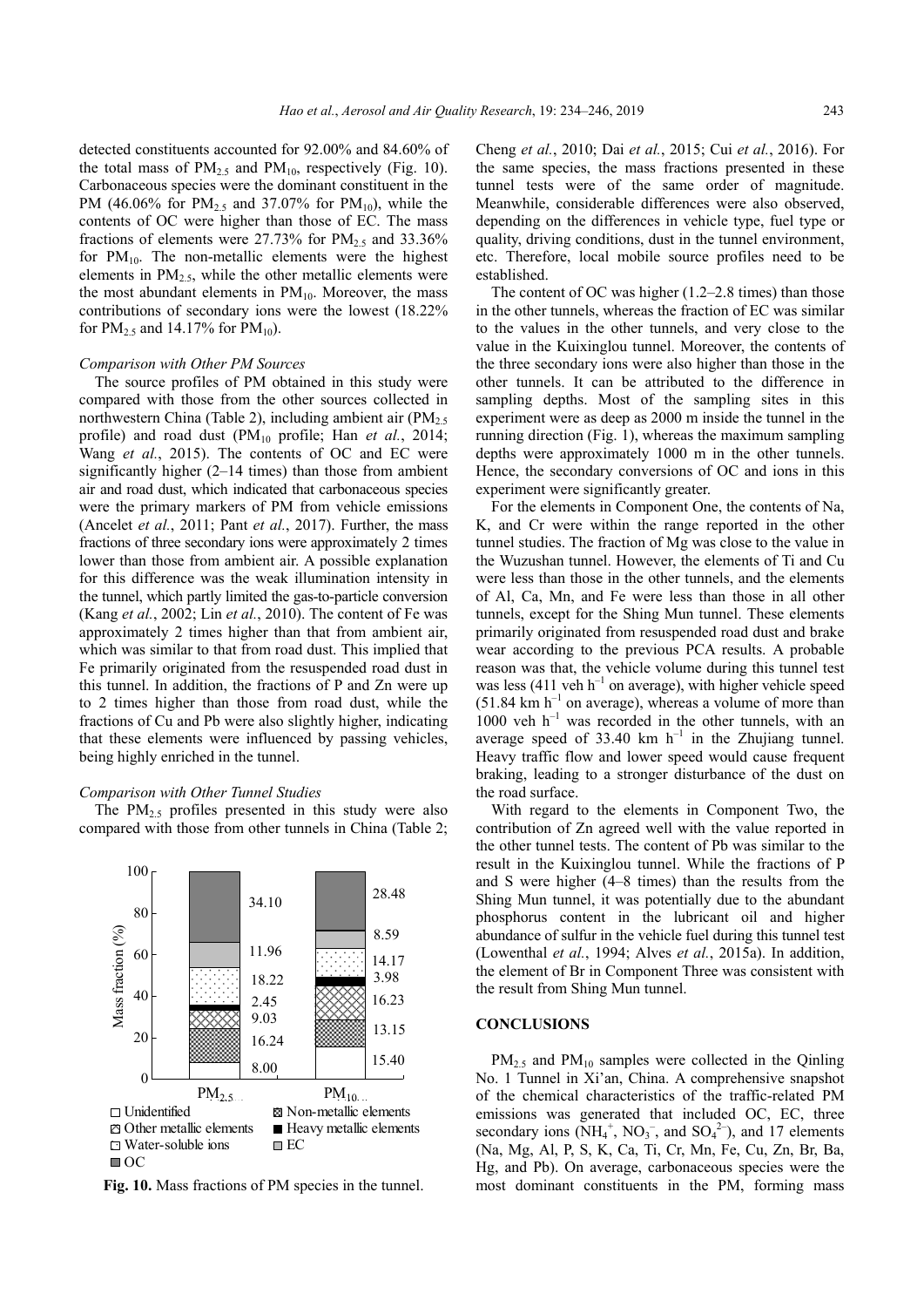contributions of 46.06% to the  $PM_{2.5}$  and 37.07% to the  $PM_{10}$ , with a higher content of OC than EC. The total mass fractions of the secondary ions were 18.22% for the  $PM_{2.5}$ and 14.17% for the  $PM_{10}$ , with  $SO_4^{2-}$  being the most abundant ion. Further, the summed mass of the 17 elements constituted 27.73% and 33.36% of the total mass of the  $PM_{2.5}$  and  $PM_{10}$ , respectively, with S being the most abundant element.

The sources of the different elements (i.e., exhaust and non-exhaust) in the PM were identified, and the 17 elements were grouped into 3 components by using PCA combined with EF. Component One comprised the elements Na, Mg, Al, K, Ca, Ti, Cr, Mn, Fe, Cu, and Ba, which were attributed to resuspended road dust and brake wear, whereas Component Two comprised the elements P, S, Zn, Hg, and Pb, which were attributed to vehicle exhaust and tire wear. Finally, Component Three contained only Br, which was mainly derived from the exhaust emissions of DV. Additionally, the emissions of OC, EC, and the elements in Component One were strongly influenced by vehicle driving conditions: The fractions of OC and EC increased with higher engine torque and poorer fuel combustion (when vehicles were ascending and moving at lower speeds), and the fraction of elements increased with frequent braking and the disturbance of road dust (when vehicles were descending and moving at higher speeds). Br, on the other hand, was mainly affected by the vehicle fleet composition, especially the fuel type, resulting in a higher fraction at nighttime because of the higher proportion of DV. However, the secondary ions and elements in Component Two were less influenced by these traffic parameters. Finally, based on a comparison between this study and other tunnel tests, the amount of measured OC and secondary ions may be affected by the sampling depth.

This is the first study to quantify PM profiles from mobile sources by using tunnel methodology in Xi'an in northwestern China. These results complement other studies conducted in various parts of China, improving our comprehension of PM pollution due to road traffic in this country.

# **ACKNOWLEDGEMENTS**

This work was supported by the National Natural Science Foundation of China (No. 21607014, No. 51478045), the Foundation of Science and Technology Coordinating Innovative Engineering Projects of Shaanxi Province (No. 2016KTZDSF-02-01), and the Natural Science Basic Research Plan in Shaanxi Province of China (No. 2017JM7007).

# **SUPPLEMENTARY MATERIAL**

Supplementary data associated with this article can be found in the online version at http://www.aaqr.org.

# **REFERENCES**

Alves, C.A., Gomes, J., Nunes, T., Duarte, M., Calvo, A.,

Custódio, D., Pio, C., Karanasiou, A. and Querol, X. (2015a). Size-segregated particulate matter and gaseous emissions from motor vehicles in a road tunnel. *Atmos. Res.* 153: 134–144.

- Alves, C.A., Barbosa, C., Rocha, S., Calvo, A., Nunes, T., Cerqueira, M., Pio, C., Karanasiou, A. and Querol, X. (2015b). Elements and polycyclic aromatic hydrocarbons in exhaust particles emitted by light-duty vehicles. *Environ. Sci. Pollut. Res. Int.* 22: 1–17.
- Alves, C.A., Oliveira, C., Martins, N., Mirante, F., Caseiro, A., Pio, C., Matos, M., Silva, H.F., Oliveira, C. and Camoes, F. (2016). Road tunnel, roadside, and urban background measurements of aliphatic compounds in size-segregated particulate matter. *Atmos. Res.* 168: 139– 148.
- Ancelet, T., Davy, P.K., Trompetter, W.J., Markwitz, A. and Weatherburn, D.C. (2011). Carbonaceous aerosols in an urban tunnel. *Atmos. Environ.* 45: 4463–4469.
- Birmili, W., Allen, A.G., Bary, F. and Harrison, R.M. (2006). Trace metal concentrations and water solubility in size-fractionated atmospheric particles and influence of road traffic. *Environ. Sci. Technol.* 40: 1144–1153.
- Cevik, F., Goksu, M.Z.L., Derici, O.B. and Findik, O. (2009). An assessment of metal pollution in surface sediments of Seyhan dam by using enrichment factor, geoaccumulation index and statistical analyses. *Environ. Monit. Assess.* 152: 309–317.
- Cheng, Y., Lee, S.C., Ho, K.F., Chow, J.C., Watson, J.G., Louie, P.K.K., Cao, J.J. and Hai, X. (2010). Chemically speciated on-road  $PM_{2.5}$  motor vehicle emission factors in Hong Kong. *Sci. Total Environ.* 408: 1621–1627.
- Chiang, H.L. and Huang, Y.S. (2009). Particulate matter emissions from on-road vehicles in a freeway tunnel study. *Atmos. Environ.* 43: 4014–4022.
- Chow, J.C. (1995). Measurement methods to determine compliance with ambient air quality standards for suspended particles. *J. Air Waste Manage. Assoc.* 45: 320–382.
- Cui, M., Chen, Y.J., Tian, C.G., Zhang, F., Yan, C.Q. and Zheng, M. (2016). Chemical composition of  $PM_2$ , from two tunnels with different vehicular fleet characteristics. *Sci. Total Environ.* 550: 123–132.
- Dai, S., Bi, X., Chan, L.Y., He, J., Wang, B., Wang, X., Peng, P., Sheng, G. and Fu, J. (2015). Chemical and stable carbon isotopic composition of  $PM_{2.5}$  from on-road vehicle emissions in the PRD region and implications for vehicle emission control policy. *Atmos. Chem. Phys.*  15: 3097–3108.
- Degaffe, F.S. and Turner, A. (2011). Leaching of zinc from tire wear particles under simulated estuarine conditions. *Chemosphere* 85: 738–743.
- Delfino, R.J., Staimer, N., Tjoa, T., Polidori, A., Arhami, M., Gillen, D.L., Kleinman, M.T., Vaziri, N.D., Longhurst, J., Zaldivar, F. and Sioutas, C. (2008). Circulating biomarkers of inflammation, antioxidant activity, and platelet activation are associated with primary combustion aerosols in subjects with coronary artery disease. *Environ. Health Perspect.* 116: 898–906.
- Deng, X.J., Wu, D., Yu, J.Z., Lau, A.K.H. and Li, F.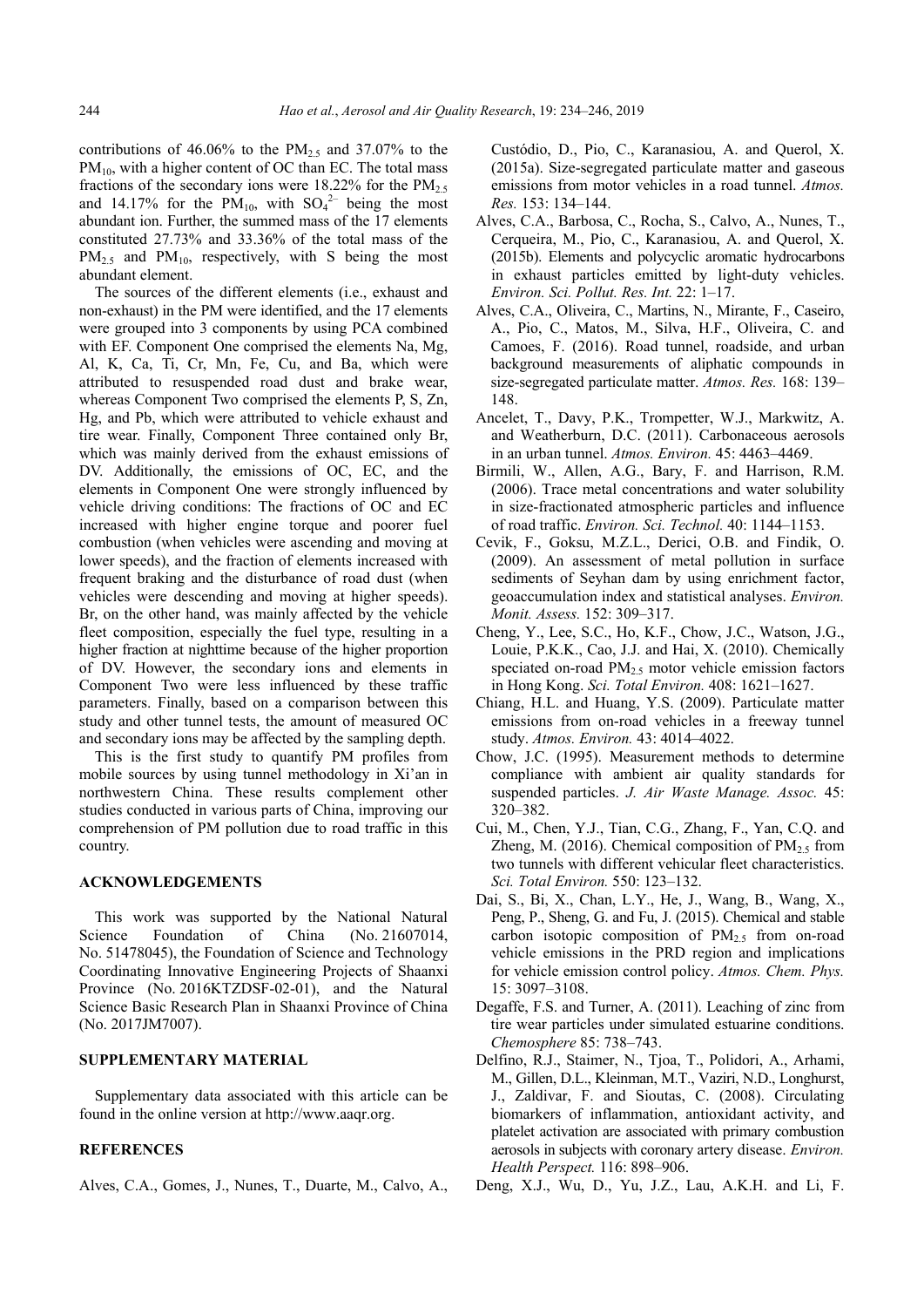(2013). Characterization of secondary aerosol and its extinction effects on visibility over the Pearl River Delta Region, China. *J. Air Waste Manage. Assoc.* 63: 1012– 1021.

- Franco, V., Kousoulidou, M., Muntean, M., Ntziachristos, L., Hausberger, S. and Dilara, P. (2013). Road vehicle emission factors development: A review. *Atmos. Environ.*  70: 84–97.
- Gillies, J.A., Gertler, A.W., Sagebiel, J.C. and Dippel, W.A. (2001). On-road particulate matter  $(PM_{2.5}$  and PM<sub>10</sub>) emissions in the Sepulveda Tunnel, Los Angeles, California. *Environ. Sci. Technol.* 35: 1054–1063.
- Grieshop, A.P., Lipsky, E.M., Pekney, N.J., Takahama, S. and Robinson, A.L. (2006). Fine particle emission factors from vehicles in a highway tunnel: Effects of fleet composition and season. *Atmos. Environ.* 40: 287–298.
- Haase, R.F. and Ellis, M.V. (1987). Multivariate analysis of variance. *J. Couns. Psychol.* 34: 404–413.
- Han, J.B., Han, B., Li, P.H., Kong, S.F., Bai, Z.P., Han, D.H., Dou, X.Y. and Zhao, X.D. (2014). Chemical characterizations of  $PM_{10}$  profiles for major emission sources in Xining, northwestern China. *Aerosol Air Qual. Res.* 14: 1017–1027.
- Handler, M., Puls, C., Zbiral, J., Marr, I., Puxbaum, H. and Limbeck, A. (2008). Size and composition of particulate emissions from motor vehicles in the Kaisermuhlen-Tunnel, Vienna. *Atmos. Environ.* 42: 2173–2186.
- He, L.Y., Hu, M., Zhang, Y.H., Huang, X.F. and Yao, T.T. (2008). Fine particle emissions from on-road vehicles in the Zhujiang Tunnel, China. *Environ. Sci. Technol.* 42: 4461–4466.
- Ho, K.F., Ho, S.S.H., Lee, S.C., Cheng, Y., Chow, J.C., Watson, J.G., Louie, P.K.K. and Tian, L.W. (2009). Emissions of gas- and particle-phase polycyclic aromatic hydrocarbons (PAHs) in the Shing Mun Tunnel, Hong Kong. *Atmos. Environ.* 43: 6343–6351.
- Huang, X., Olmez, L., Aras, N.K. and Gordon, G.E. (1994). Emissions of trace elements from motor vehicles: Potential marker elements and source composition profile. *Atmos. Environ.* 28: 1385–1391.
- Huang, X.F., Yu, J.Z., He, L.Y. and Hu, M. (2006). Size distribution characteristics of elemental carbon emitted from Chinese vehicles: Results of a tunnel study and atmospheric implications. *Environ. Sci. Technol.* 40: 5355–5360.
- Kang, C., Han, J. and Sunwoo, Y. (2002). Hydrogen peroxide concentrations in the ambient air of Seoul, Korea. *Atmos. Environ.* 36: 5509–5516.
- Kupiainen, K.J., Tervahattu, H. and Räisänen, M. (2003). Experimental studies about the impact of traction sand on urban road dust composition. *Sci. Total Environ.* 308: 175–184.
- Larsen, R.K. and Baker, J.E. (2003). Source apportionment of polycyclic aromatic hydrocarbons in the urban atmosphere: A comparison of three methods. *Environ. Sci. Technol.* 37: 1873–1881.
- Lawrence, S., Sokhi, R., Ravindra, K., Mao, H.J., Prain, H.D. and Bull, I.D. (2013). Source apportionment of traffic emissions of particulate matter using tunnel

measurements. *Atmos. Environ.* 77: 548–557.

- Lin, Y.C., Cheng, M.T., Lin, W.H., Lan, Y.Y. and Tsuang, B.J. (2010). Causes of the elevated nitrate aerosol levels during episodic days in Taichung urban area, Taiwan. *Atmos. Environ.* 44: 1632–1640.
- Liu, W.T., Ma, C.M., Liu, I.J., Han, B.C., Chuang, H.C. and Chuang, K.J. (2015a). Effects of commuting mode on air pollution exposure and cardiovascular health among young adults in Taipei, Taiwan. *Int. J. Hyg. Environ. Health* 218: 319–323.
- Liu, Y., Gao, Y., Yu, N., Zhang, C.K., Wang, S.Y., Ma, L.M., Zhao, J.F. and Lohmann, R. (2015b). Particulate matter, gaseous and particulate polycyclic aromatic hydrocarbons (PAHs) in an urban traffic tunnel of China: Emission from on-road vehicles and gas-particle partitioning. *Chemosphere* 134: 52–59.
- Liu, Y., Wang, S.Y., Lohmann, R., Yu, N., Zhang, C.K., Gao, Y., Zhao, J.F. and Ma, L.M. (2015c). Source apportionment of gaseous and particulate PAHs from traffic emission using tunnel measurements in Shanghai, China. *Atmos. Environ.* 107: 129–136.
- Lowenthal, D.H., Zielinska, B., Chow, J.C., Watson, J.G., Gautam, M., Ferguson, D.H., Neuroth, G.R. and Stevens, K.D. (1994). Characterization of heavy-duty diesel vehicle emissions. *Atmos. Environ.* 28: 731–743.
- MEPC (Ministry of Environmental Protection of the People's Republic of China (2018). China vehicle environmental management annual report. http://www.zhb.gov.cn/gkml/ hbb/qt/201706/t20170603\_415265.htm, Last Access: 2 February 2018.
- Na, K., Biswas, S., Robertson, W., Sahay, K., Okamoto, R., Mitchell, A. and Lemieux, S. (2015). Impact of biodiesel and renewable diesel on emissions of regulated pollutants and greenhouse gases on a 2000 heavy duty diesel truck. *Atmos. Environ.* 107: 307–314.
- NEMCC (National Environmental Monitoring Center of China) (1990). *Chinese soil element background content.* Chinese Environment Science Press, Beijing, China.
- Nelson, P.F., Tibbett, A.R. and Day, S.J. (2008). Effects of vehicle type and fuel quality on real world toxic emissions from diesel vehicles. *Atmos. Environ.* 42: 5291–303.
- NIOSH (2003). Manual of analytical methods (NMAM). In *Monitoring of diesel particulate exhaust in the workplace, Chapter Q, Third supplement to NMAM*, 4 ed., O'Connor, P.F. and Schlecht, P.C. (Eds.), NIOSH, Cincinnati, OH. DHHS (NIOSH) Publication No. 2003- 154.
- Pant, P., Shi, Z.B., Pope, F.D. and Harrison, R.M. (2017). Characterization of traffic-related particulate matter emissions in a road tunnel in Birmingham, UK: Trace metals and organic molecular markers. *Aerosol Air Qual. Res.* 17: 117–130.
- Pietikainen, M., Valiheikki, A., Oravisjarvi, K., Kolli, T., Huuhtanen, M., Niemi, S., Virtanen, S., Karhu, T. and Keiski, R.L. (2015). Particle and  $NO<sub>x</sub>$  emissions of a non-road diesel engine with an SCR unit: The effect of fuel. Renew. *Energy* 77: 377–385.
- Pio, C., Mirante, F., Oliveira, C., Matos, M., Caseiro, A.,